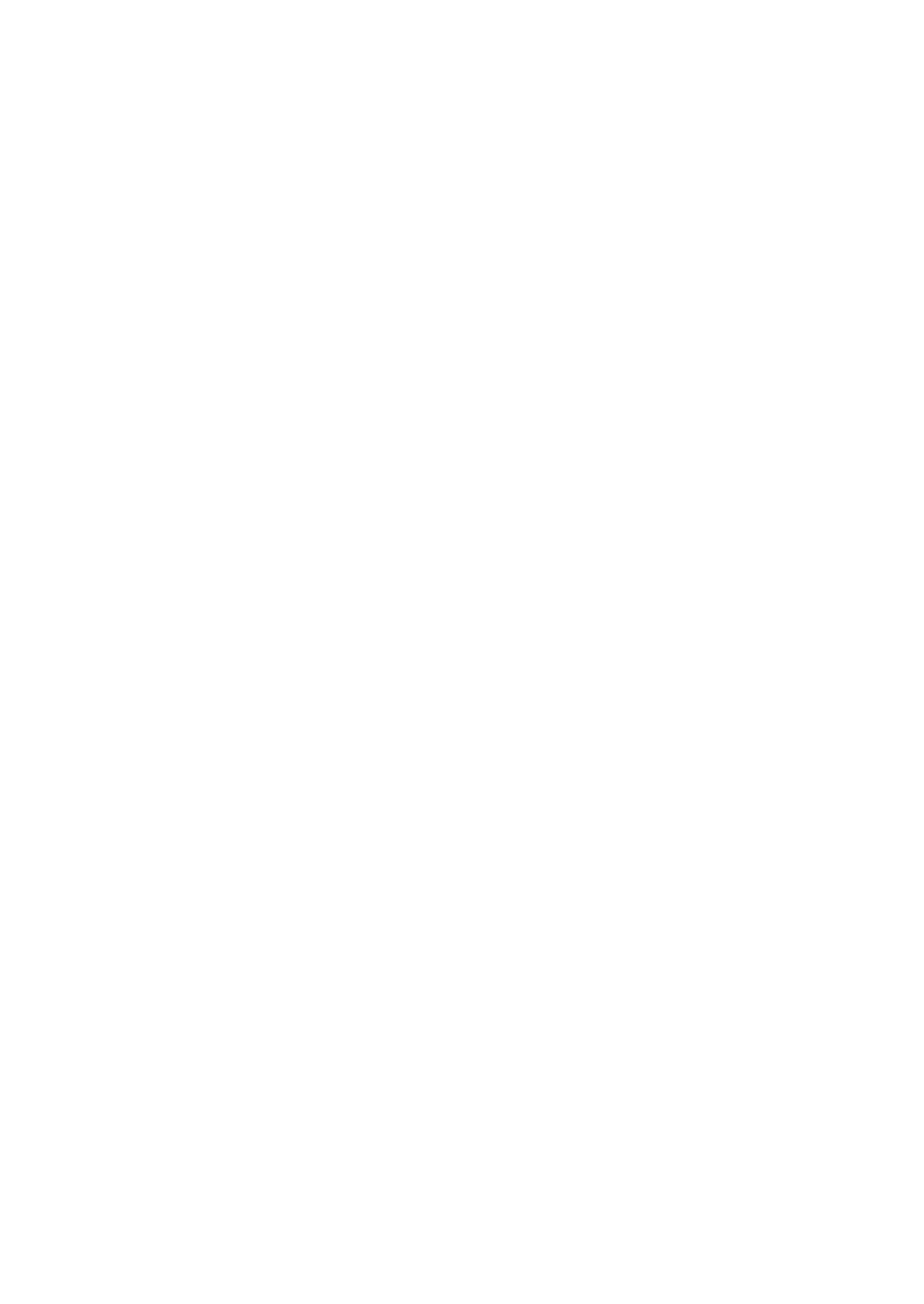# **2.1. FULL MEMBERS OF IFCC**

# **Albania (AL)**

# **Albanian Society of Clinical Biochemistry and Laboratory Medicine (ASoLaM)**

**Prof. Asc. Anyla Bulo Kasneci** University Hospital Center "Mother Teresa" Laboratory Department Rr. Dibres, 372 Tirana - Albania Tel.:+355 682074599 Fax: +355 4 2234536 Website: http://www.asolam.org

## **Algeria (DZ)**

#### **National Association of Medical Analysis Laboratories (ALAM) Prof. Smail Belazzoug**

Cité Ain Allah Bat. 212B N°2 Dely Ibrahim Alger - Algeria Tel.: +024 461721 Fax: +024 464790

# **Argentina (AR)**

## **Confederación Unificada Bioquímica de la Republica Argentina (CUBRA)**

**Dr. Alejandra Arias** Av. Rivadavia 2319 Piso 11º "A" CP 1034 Ciudad de Buenos Aires Argentina Tel.: +54 221 482 2797 Fax: +54 221 425 4224 Website: http://www.cubra.info/es/index.php

## **Australia and New Zealand (AU/NZ)**

## **Australasian Association of Clinical Biochemists (AACB)**

**Dr. Peter Vervaart** Director, LabMed Consulting 24 Queen St Sandy Bay TAS 7005 Australia Tel.: +61 3 6223 5946 Website: http://www.aacb.asn.au

# **Austria (AT)**

# **Austrian Society of Laboratory Medicine and Clinical Chemistry (ÖGLMKC)**

**Univ. Prof. Dr. Andrea Griesmacher** Head Central Institute of Med. and Chem. Laboratory Diagnostics LKH-University Hospital of Innsbruck Austria Tel.: +43 512 504 24090 Fax: +43 512 504 24088 Website: http://www.oeglmkc.at/

## **Belgium (BE)**

#### **Royal Belgian Society of Laboratory Medicine (RBSLM) Prof. Jean-Paul Chapelle**

Head of Clinical Biology Department University Hospital of Liège Sart Tilman B35 B-4000 Liège – Belgium Tel.: +32 4 3668822 Fax: +32 4 3668823 Website: http://www.bvkc.be

# **Bolivia (BO)**

## **Sociedad Boliviana de Bioquímica Clínica**

**Dr. Alvaro Justiniano Grosz** Calle 15 de Abril Esq. Cnel. Delgadillo Tarija - Bolivia Tel.: +591 4 6636790 Cel.: +591 71860232+ 591 71860232 Fax: +591 4 6668615

## **Bosnia-Herzegovina (BA)**

## **Association of Medical Biochemists in Bosnia-Herzegovina**

**Dr. Sci. Chem. Jozo Coric** Institute of Clinical Chemistry Bolnicka 25 71 000 Sarajevo Bosnia-Herzegovina Website: http://www.umbbih.ba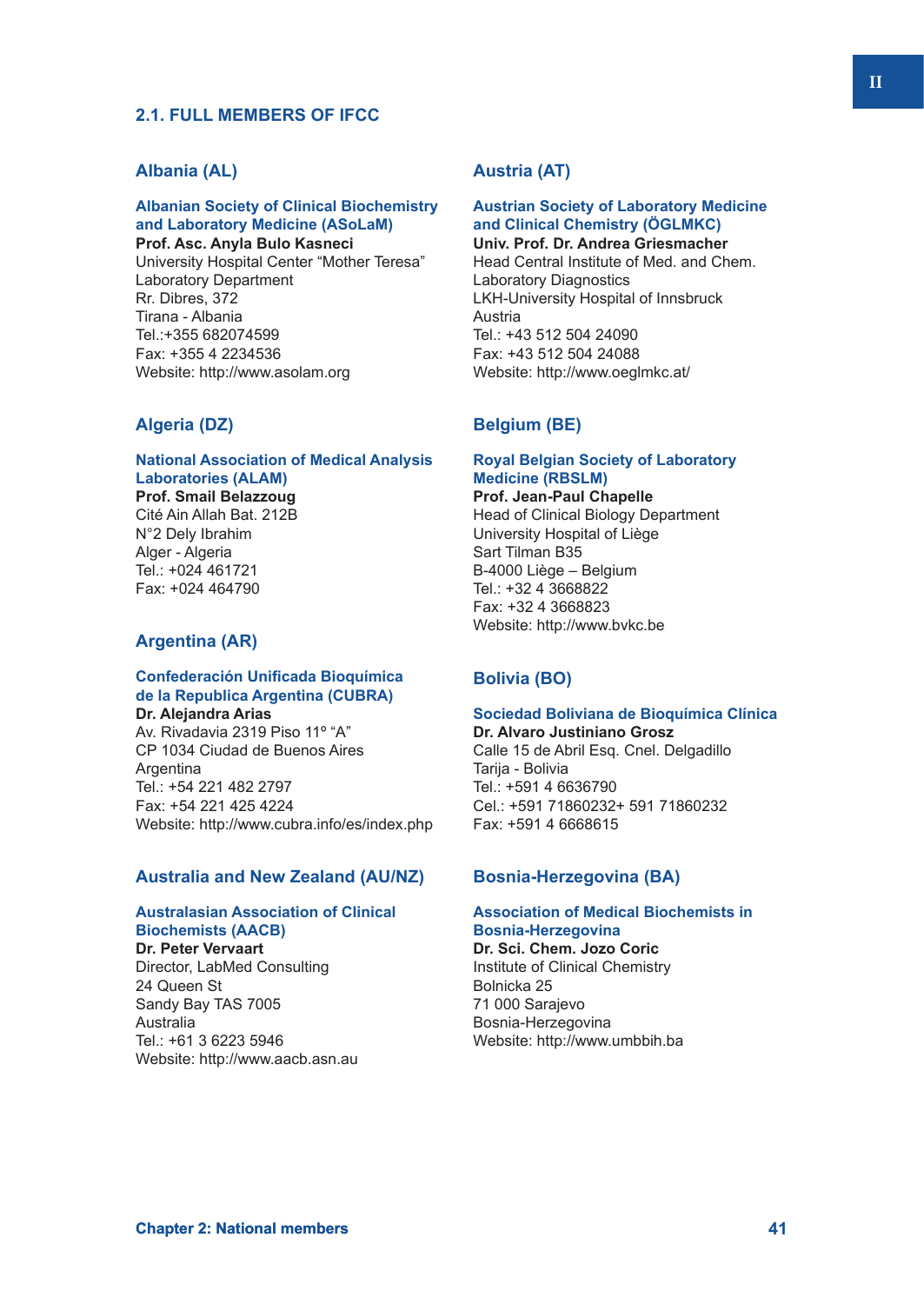# **Brazil (BR)**

## **Sociedade Brasileira de Analíses Clínicas (SBAC)**

#### **Dr. André Valpassos Pacifici Guimarães** 99 Vicente Licínio - Tijuca

20 270-902 Rio de Janeiro - RJ Brazil Tel:  $+55$  21 2187 - 0800 Fax: +55 21 2187 - 0805 Website: http://www.sbac.org.br

## **Bulgaria (BG)**

#### **Bulgarian Society Clinical Laboratory Prof. Kamen Tzatchev**

Department of Clinical Laboratory and Clinical Immunology Medical University 1 G. Sofiiski Str. 1431 Sofia - Bulgaria Tel.: +359 2 9230922 Fax: +359 2 8691215

# **Canada (CA)**

# **Canadian Society of Clinical Chemists (CSCC)**

**President: Dr. David W. Kinniburgh IFCC National Representative: Dr. Stephen Hill**

**CSCC Head Office** 4 Cataraqui Street, Suite 310 K7K 1Z7 Kingston Ontario Canada Tel.: +1 613 531 8899 Fax: +1 866 303 0626 Website: http://www.cscc.ca/

# **Chile (CL)**

# **Sociedad Chilena de Química Clínica (SCHQC)**

**Dr. Eduardo Aranda** Av. Salvador 149 Of. 801 Providencia Santiago del Chile - Chile Tel./Fax: +56-2-2092881 Website: http://www.schqc.cl

# **China – People's Republic of China (Beijing) (CN)**

## **Chinese Society of Laboratory Medicine (CSLM)**

**Dr. Pan Baishen** Department of Laboratory Medicine Zhongshan Hospital Fudan University No.180 Fenglin Road, Xuhui District Shanghai, 200032, China Tel.: +1 86 21 64041990 Website: http://www.cslm.org.cn

# **China – Republic of China (ROC) (Taiwan) (TW)**

## **Chinese Association for Clinical Biochemistry**

**Dr. Woei-horng Fang** Department of Clinical Laboratory Sciences and Medical Biotechnology College of Medicine, National Taiwan **University** #1, Changde Street Taipei 10048 - Taiwan Tel.:+886 2 3123456 ext 66926 Fax: +886 2 23171574 Website: http://www.cacb.org.tw

# **Colombia (CO)**

## **Colegio Nacional de Bacteriología CNB - Colombia**

**Dr. Marco Donado Barros** Coordinadora Asuntos Externos CNB

15 Bis A No. 33-03 Bogota D.C. - Colombia Tel.: +57 1 8064907 Website: http://www.cnbcolombia.org/

# **Costa Rica (CR)**

# **Colegio de Microbiólogos y Químicos Clínicos de Costa Rica**

**Dra. Lidiette Salazar Palma** P.O. Box 4616-1000 San José – Costa Rica Tel.: +506 2224 2602 / +506 2283 8014 Fax: +506 2225-5138 Website: http://www.colegiomicrobiologoscr.org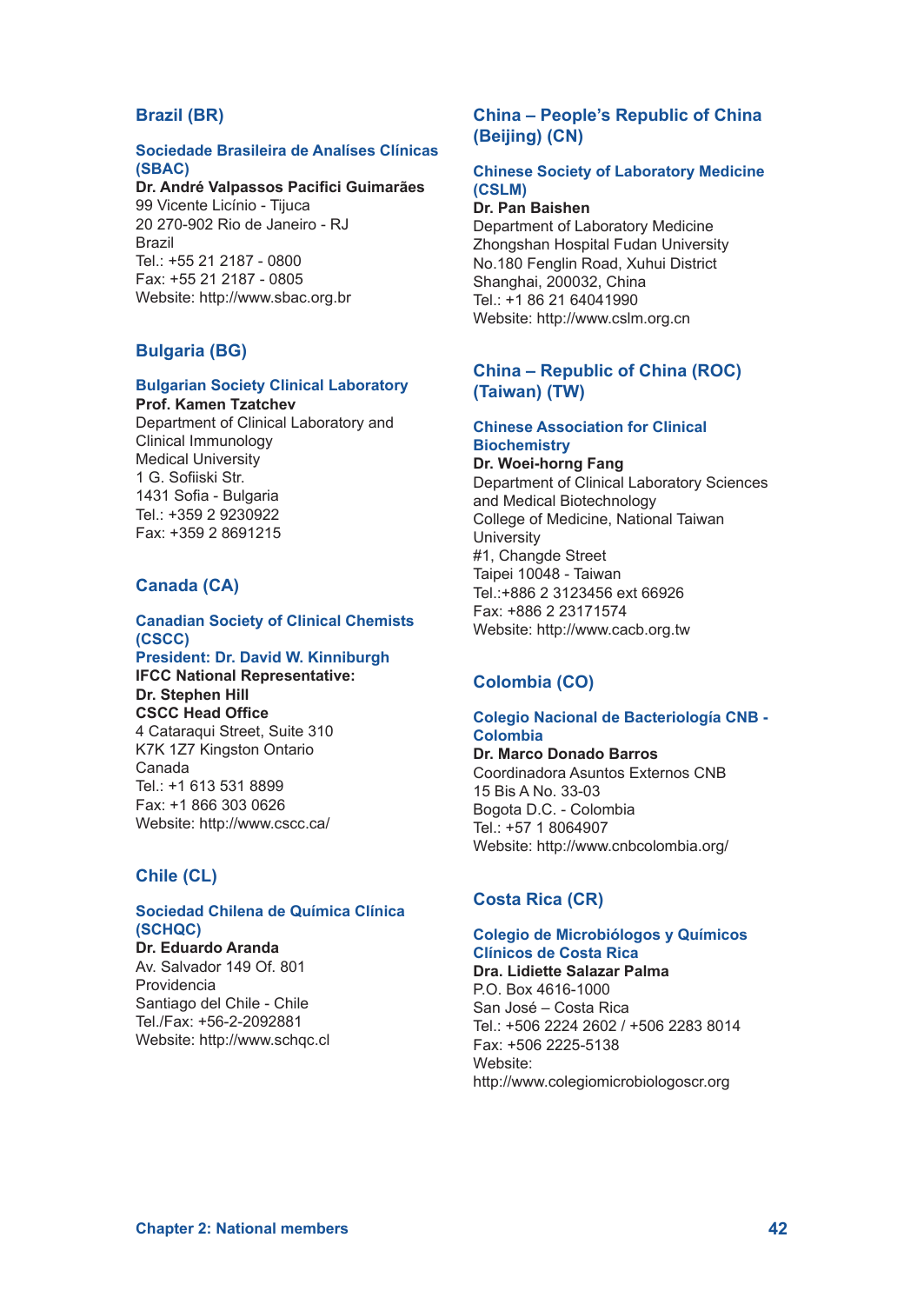# **Croatia (HR)**

# **Croatian Society of Medical Biochemistry and Laboratory Medicine**

**Prof. Dr. Sc. Daria Pašalić** Zagreb University School of Medicine Department of Medical Chemistry, **Biochemistry** and Clinical Chemistry 10000 Zagreb - Croatia Tel.: +385 (1) 4590 205+385 (1) 4590 205 Fax: +385 (0) 1 48 28 133 (CSMBLM office) Website: http://www.hdmblm.hr

# **Cuba (CU)**

## **Cuban Society of Clinical Pathologists**

**Dr. Manuel Morejón Campa** Ministerio de Salud Publica CECMED-MINSAP Calle 23 No. 177 - CP 10400 Ciudad de La Habana - Cuba Tel.: +53 7 271 8767 Fax: +53 7 271 4023 Website: http://www.sld.cu/uvs/patologiaclinica/

# **Cyprus (CY)**

## **Association of Clinical Laboratory Directors, Biomedical and Clinical Laboratory Scientists**

**Ms. Spyroula Christou** 13B, Vasilis Michaelides Str. 3026 Lemesos - Cyprus Tel.: +357 25 740 042 Fax: +357 25 347 864 Website: http://www.aclcyprus.org

# **Czech Republic (CZ)**

## **Czech Society of Clinical Biochemistry (CSKB)**

**Prof. Richard Průša, MD, PhD** Dept. of Medical Chemistry and Clinical **Biochemistry** University Hospital Motol V Úvalu 84 CZ-150 06 Prague 5 Czech Republic Tel.: +420 224 435 300 Website: http://www.cskb.cz/

# **Denmark (DK)**

## **Danish Society of Clinical Biochemistry (DSKB)**

## **Dr. Lars Melholt Rasmussen**

Professor, Chief physician, DrMSc Department of Clinical Biochemistry and Pharmacology Odense University Hospital **Denmark** Website: http://www.dskb.dk/

## **Dominican Republic (DO)**

## **Colegio Dominicano de Bionalistas (CODOBIO)**

**Lic. Miriam Pol** Cervantes no 156 de Gazcue Dominican Republic Tel.: +809 687 5674 Fax: +809 689 2276 Mobile: +809-729-1628 Website: http://www.codobio.com

## **Ecuador (EC)**

## **Sociedad Ecuatoriana de Bioquímica Clínica (SEBIOCLI)**

**Dra. Maria Saldarreaga** President Garcia Aviles 616 and Aguirre Floor Office 102 Clinical Laboratory OSWAN Guayaquil - Ecuador Tel.: +593 042515955 - +593 042572963 Website: http://www.sebiocli-ec.org

# **Egypt (EG)**

## **The Egyptian Society of Clinical Chemistry and Clinical Laboratory Sciences (ESCC) Prof. Mohamed Shaarawy**

21 El-Khalifa El-Maamoun Str. Apt 701, Roxy Building Heliopolis, Cairo - Egypt Tel.: +202 26873684 Fax: +202 26873685 Mobile: +202 122132646 Website: http://www.escc-eg.org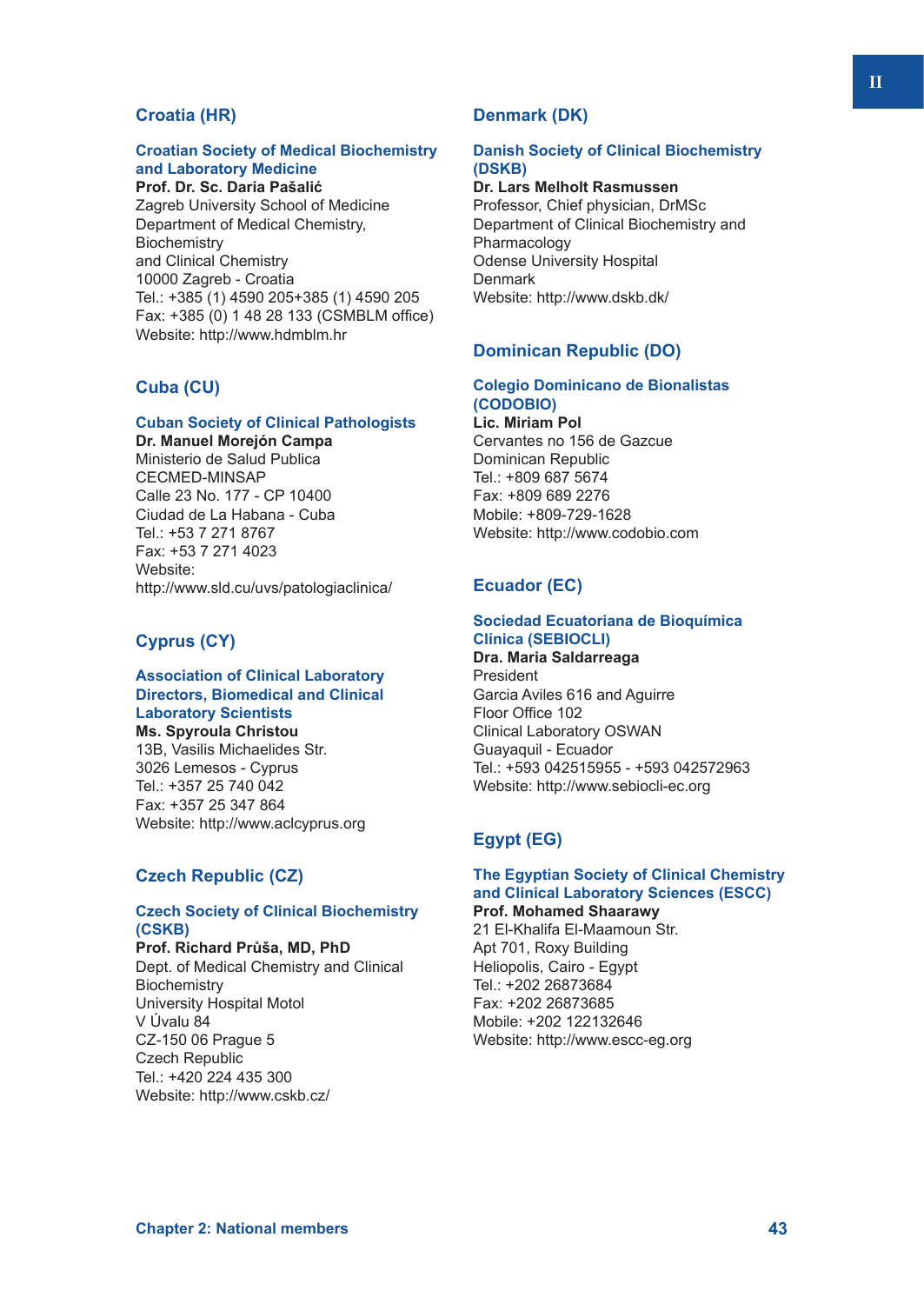# **Estonia (EE)**

## **Estonian Society of Laboratory Medicine**

**Dr. Karel Tomberg** Laboratory, North Estonia Medical Centre Tallinn - Estonia Tel.: +372 617 1392 Fax: +372 617 1347 Website: http://www.elmy.ee

# **Ethiopia (ET)**

## **Ethiopian Medical Laboratory Association (EMLA)**

**Mr. Gizachew Taddesse Akalu** Gulele Sub-City EHNRI Compound PO. Box: 4866 Addis Ababa - Ethiopia Website: http://www.emlaeth.org

# **Finland (FI)**

#### **Finnish Society of Clinical Chemistry (SKKY) Prof. Päivi Laitinen**

Chief Chemist HUSLAB Kliininen kemia ja hematologia/ Clinical chemistry and haematology PL 340/PO Box 340 00029 Hus - Finland Website: http://www.skky.fi

## **France (FR)**

## **Société Française de Biologie Clinique (SFBC)**

**Prof. Philippe Gillery** Laboratoire de Biologie et de Recherche **Pédiatriques** Hôpital Maison Blanche, CHU de Reims 47 Rue Cognacq Jay 51092 Reims Cedex France Tel.: +33 03 26 78 39 52 Fax: +33 03 26 78 38 82 Website: http://www.sfbc.asso.fr/

# **Germany (DE)**

#### **Deutsche Vereinte Gesellschaft für Klinische Chemie und Laboratoriumsmedizin e.V. (DGKL)**

**Prof. Klaus Kohse** Friesdorfer Strasse, 153 53175 Bonn - Germany Tel.: +49 (0)228 92 68 95 22 Fax: +49 (0)228 92 68 95 27 Website: http://www.dgkl.de

# **Greece (GR)**

#### **Greek Society of Clinical Chemistry Clinical Biochemistry (GSCC-CB)**

**Dr. Alexander Haliassos** 9 Nireos str. 166 71 Vouliagmeni Attica Greece Tel.: +30 6944373473+30 6944373473 Fax: +30 2109674137 Website: http://www.eekx-kb.gr/

# **Guatemala (GT)**

#### **Asociación de Quimicos Biólogos de Guatemala**

**Dr. Ana Leticia Maselli** 6a. Ave. 8-92 zona 9 Guatemala City - Guatemala Tel.: +502 23348341+502 23348341 Fax: +502 23348340

## **Honduras (HN)**

#### **Colegio de Microbiólogos y Químicos Clínicos de Honduras**

**Dra. Sonia Castillo** Boulevar Morazán Colonia Selecta, calle Santa Lucia Casa No. 4 Tegucigalpa - Honduras Tel./Fax: +504 22320753+504 22320753

# **Hong Kong (HK)**

# **Hong Kong Society of Clinical Chemistry (HKSCC)**

**Prof. Rossa WK CHIU** Department of Chemical Pathology, CUHK Prince of Wales Hospital Hong Kong Tel.: +852 2632 2348+852 2632 2348 Fax: +852 2636 5090 Website: http://www.medicine.org.hk/hkscc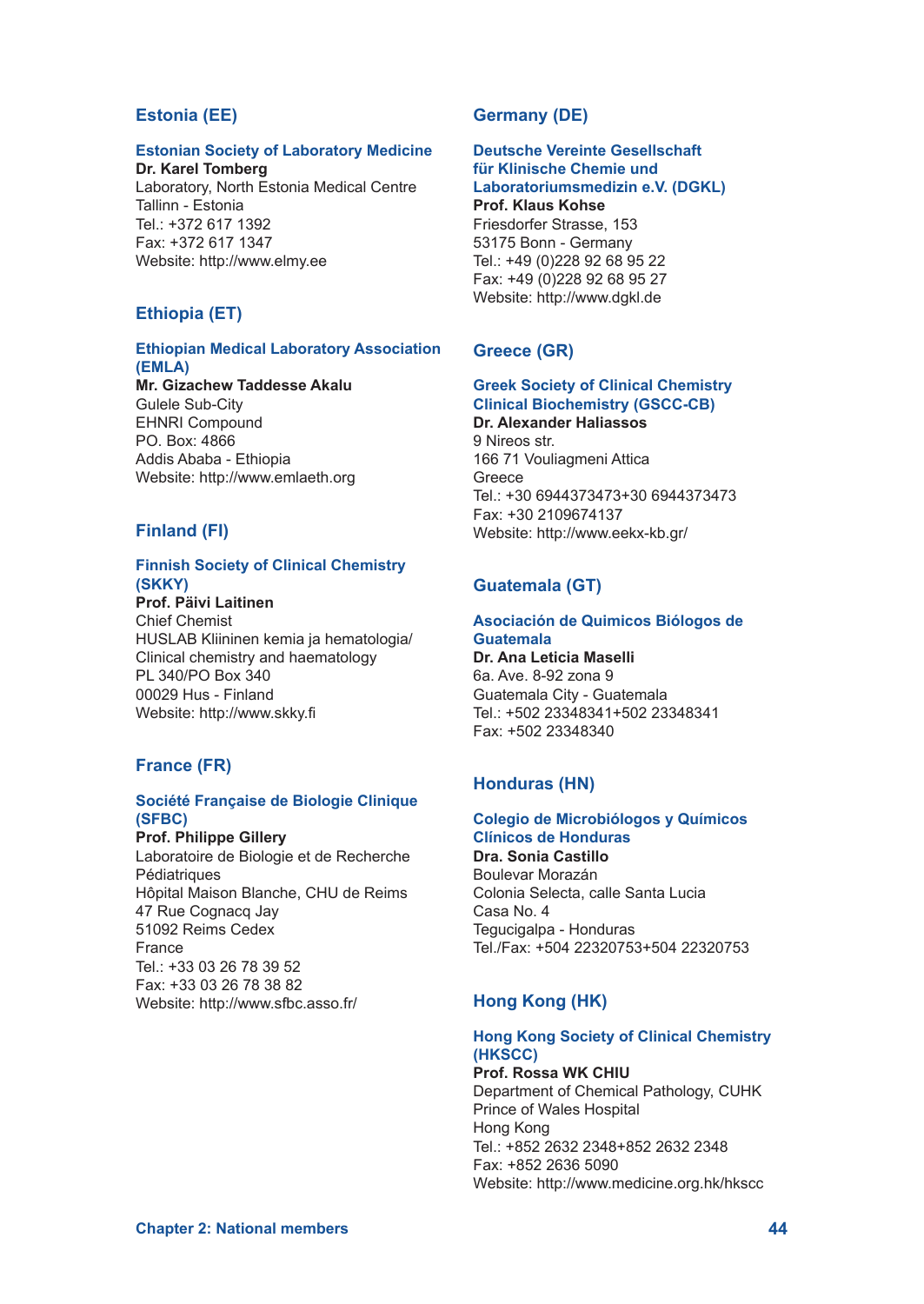# **Hungary (HU)**

## **Hungarian Society of Laboratory Medicine (MLDT)**

**Béla Nagy Jr. MD, PhD** Magyar Laboratóriumi Diagnosztikai Társaság Szent István út 68., Nyíregyháza H-4400, Hungary

Tel.: +36 52 340 006 Fax: +36 52 417 631 Website: http://www.mldt.hu

## **Iceland (IS)**

## **The Icelandic Society for Laboratory Medicine**

#### **Prof. Jon J.Jonsson**

Director Dept. of Genetics and Molecular Medicine Landspitali National University Hospital of Iceland Professor and Chair Dept. of Biochemistry and Molecular Biology Faculty of Medicine IS-I01 Reykjavik - Iceland

## **India (IN)**

## **Association of Clinical Biochemists of India (ACBI)**

**Dr. M.V.R. Reddy** Prof. & Head, Department of Biochemistry Mahatma Gandhi Institute of Medical Sciences Sevagram - 442 102 Maharashtra - India Tel.: +91-7152-284341 Fax: +91-7152-284333 Website: http://www.acbindia.org

# **Indonesia (ID)**

## **Indonesian Association for Clinical Chemistry (HKKI)**

**Dr. Sri Paulani** PRODIA Tower-floor 6 Jl. Kramat Raya no 150 Jakarta Pusat 10430 Indonesia Tel.:+62 21 3144182 Fax: +62 21 3144181 Website: http://www.hkki.org

# **Iran (IR)**

## **Biochemical Society of Islamic Republic of Iran**

# **Dr. Abbas Mohammadi**

Department of Biochemistry Afzalipour, School of Medicine Kerman University of Medical Sciences Kerman - Iran

# **Ireland (IE)**

## **Association of Clinical Biochemists in Ireland (ACBI)**

**Dr Graham Lee, PhD FRCPath** Clinical Biochemistry & Diagnostic Endocrinology Dept Mater Misericordae University Hospital Eccles Street Dublin 7 - Ireland Website: http://www.acbi.ie

# **Israel (IL)**

## **Israel Society for Clinical Laboratory Science**

**Dr. Marielle Kaplan** Director, Clinical Laboratories Division Director, Clinical Biochemistry Laboratory Rambam Health Care Campus P.O.B. 9602 Haifa – 3109601 - Israel Website: http://www.ilmar.org.il

# **Italy (IT)**

#### **Italian Society of Clinical Chemistry and Clinical Molecular Biology (SIBioC) Prof. Andrea Mosca**

Dipartimento di Fisiopatologia Medico-Chirurgica e dei Trapianti Universita degli Studi di Milano Via Fratelli Cervi 93 20090 Segrate (MI) - Italy Tel.:+39 02 5033 0422 Fax:+39 02 9998 7559 Website: http://www.sibioc.it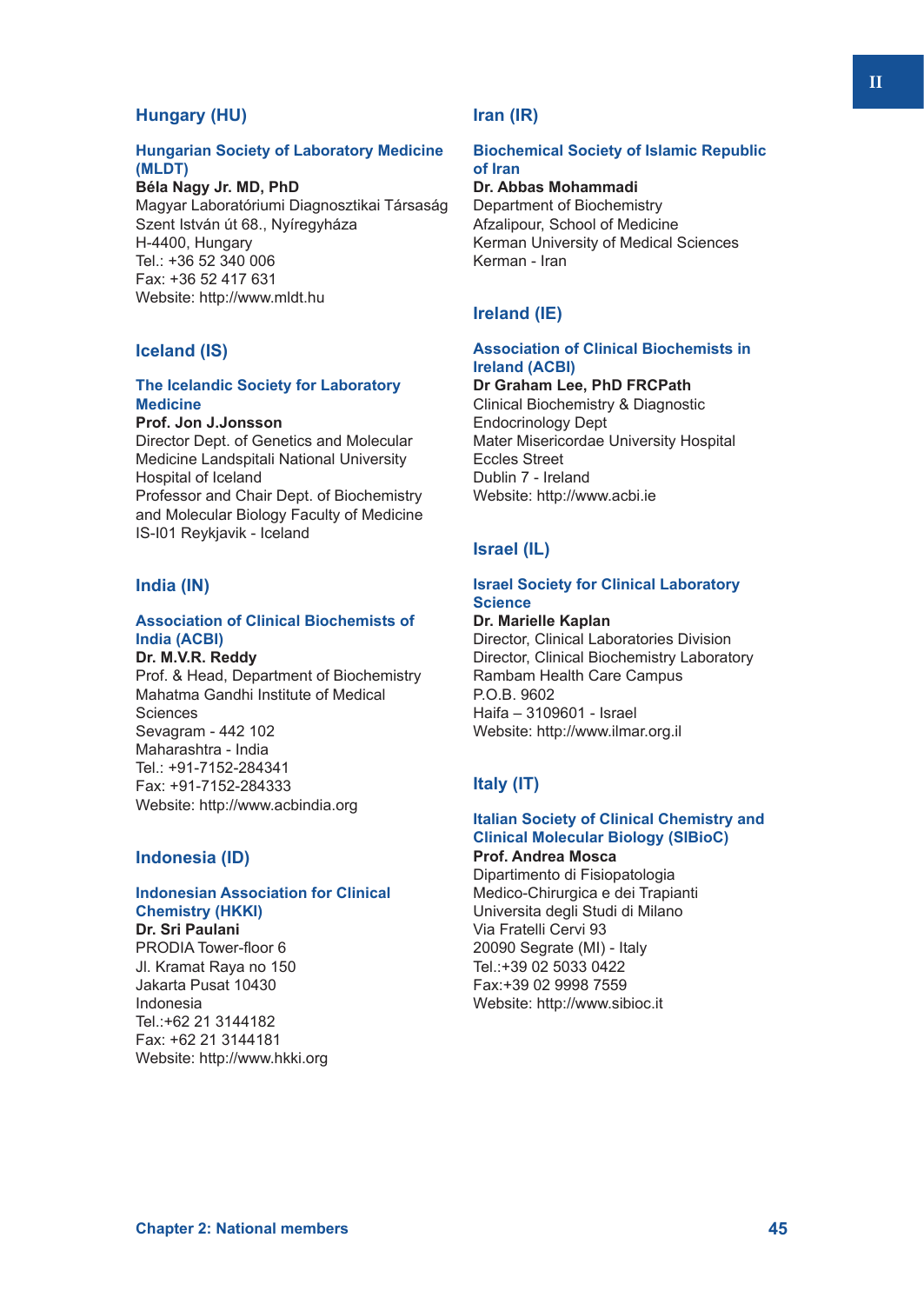# **Japan (JP)**

## **Japan Society of Clinical Chemistry (JSCC)**

**Prof. Masato Maekawa** Professor of Laboratory Medicine Hamamatsu University School of Medicine 1-20-1 Handayama, Higashi-ku Hamamatsu city, Shizuoka 431-3192 Japan Tel.: +81 53 435 2111 Fax: +81 53 435 2096 Website: http://www.jscc-jp.gr.jp

# **Jordan (JO)**

## **Jordan Society for Medical Laboratory Sciences**

**Prof. Dr. Yousif Y. Bilto** Department of Biological Sciences University of Jordan Amman 11942 - Jordan Tel.: +96 265331501 Fax: +96 265331501

## **Kazakhstan (KZ)**

#### **Kazakhstan Association of Medical Laboratory Diagnostic (KAMLD) Dr. Aliya Kusherbayevа**

120, Aiteke bi Street, Laboratory Dpt, Kazakhstan Research Center for Cardiology and Internal Diseases Almaty 050091 Republic of Kazakhstan Cell: +8 701 393 01 12

# **Kenya (KE)**

#### **Clinical Chemists Association of Kenya Dr. Angela Amayo**

University of Nairobi P.O. Box 19434 00202 KNH Nairobi - Kenya

# **South Korea (KR)**

## **Korean Society of Clinical Chemistry (KSCC)**

**Gye Cheol Kwon, MD, Ph.D** Professor, Department of Laboratory Medicine College of Medicine Chungnam National University 33 Munhwaro, Jung-gu Daejeon, 301-721 South Korea Tel.: +82-42-280-7799 fax: +82-42-257-5365 Website: http://www.kscc.or.kr

# **Latvia (LV)**

## **Latvian Society of Laboratory Specialists (LLSB) Dr. Dzintars Ozolins** 13 Pilsonu Street LV 1002 Riga - Latvia Tel.: +371 67803844 Fax: +371 67803864

# **Lebanon (LB)**

Website: http://www.llsb.lv/

## **Lebanese Society of Clinical Biology Syndicat des Biologistes du Liban Dr. Christian Al Haddad**

Bayt al Tabib- Tahwita Beirut - Lebanon  $Tel + 961 - 3608200$ Fax: +961-616661 Website: http://www.sdbliban.org/

# **Lithuania (LT)**

#### **Lithuanian Society of Laboratory Medicine**

**Dr. Dalius Vitkus** Vilnius University Hospital Santariskiu Str. 2 LT-08661 Vilnius - Lithuania

# **Luxembourg (LU)**

#### **Société Luxembourgeoise de Biologie Clinique**

**Dr. Danielle Meunier** Laboratoire Hôpital C.H.E.M. B.P. 436 L-4005 Esch-sur-Alzette Luxembourg Tel.: +352 5711-81416 Fax: +352 5711-79479 Website: http://www.slbc.lu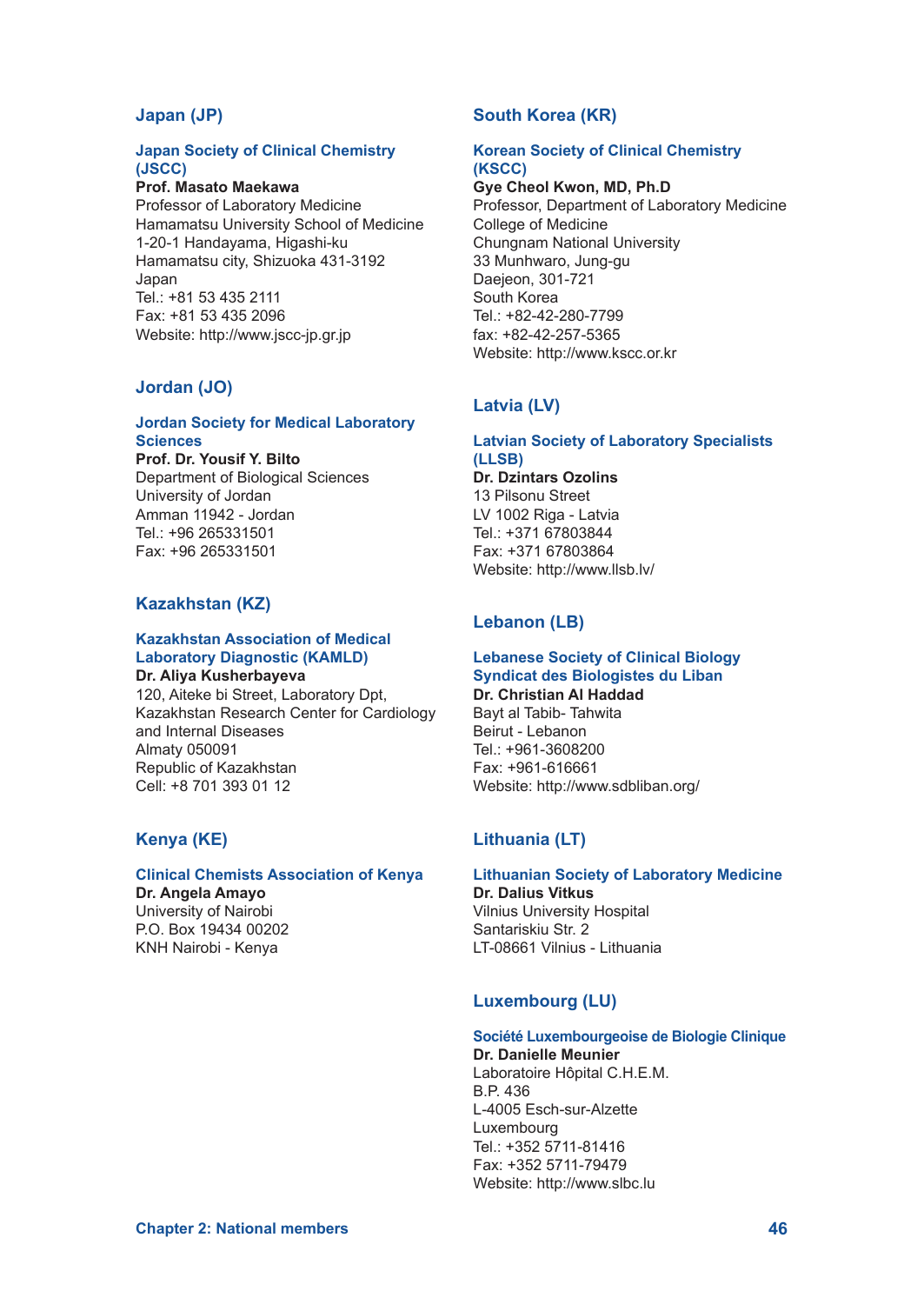## **Macedonia (MK)**

#### **Macedonian Society of Medical Biochemistry and Laboratory Medicine (MSMBLM)**

**Prof. Danica Labudovikj** President of MSMBLB Head of Cathedra of Biochemistry and Clinical Biochemistry School of Medicine "Ss. Cyril and Methodius" University in Skopje 50 Divizija , 6 1000 Skopje - R. Macedonia

# **Malaysia (MY)**

## **Malaysian Association of Clinical Biochemists (MACB)**

**Dr. Badrul Amini Abd Rashid** c/o JPP-IMR Institute for Medical Research Jalan Pahang 50588 Kuala Lumpur Malaysia Tel: +603 26162491 Fax: +603 26938210 Website: http://www.macb.org.my

# **Mexico (MX)**

# **Mexican Association of Clinical Laboratory Sciences**

**Dr. Jose Francisco Muñoz-Valle** Matías Romero 404 Interior 3 Colonia del Valle Delegación Benito Juárez CP 03100 - México, D.F. Tel./Fax: +1 55 5559 1401 Website: http://cmclcmx.org/index.html

## **Montenegro (ME)**

#### **Montenegrian Association of Clinical Chemistry and Laboratory Medicine**

**Dr. Najdana Gligorovic Barhanovic** Society of Medical Biochemists of Montenegro Clinical Center of Montenegro 81000 Podgorica Montenegro

## **Morocco (MA)**

## **Société Marocaine de Chimie Clinique (SMCC)**

**Professor Layachi Chabraoui** Laboratoire Central de Biochimie Hôpital Ibn Sina Centre Hospitalier Universitaire Ibn Sina (CHIS) de Rabat BP 8048, Rabat Nations Unies 10000 Rabat - Morocco Tel.: +212 661 297 694 Website: http://www.smccbm.org

# **Netherlands (NL)**

# **Nederlandse Vereniging voor Klinische Chemie en Laboratoriumgeneeskunde (NVKC)**

**Dr. Hans J.W. Janssen NVKC Office** Cathariinesingel 49a 3511 GC Utrecht The Netherlands Tel.: +31 (0)30 2328623 Fax: +31 (0)30 2311178 Website: http://www.nvkc.nl/

## **Nepal (NP)**

## **Nepal Association for Medical Laboratory Science (NAMLS)**

**Dr. Binod Kumar Yadav** Asst. Professor Dept of Biochemistry Institute of Medicine T U Teaching Hospital Maharajgunj P.O.Box No. 1524 Kathamandu - Nepal

## **Nigeria (NG)**

## **Association of Clinical Chemists Nigeria (ACCN)**

**Dr. Mabel Charles-Davies** Department of Chemical Pathology College of Medicine University College Hospital Ibadan - Nigeria Tel.: +234 8023045256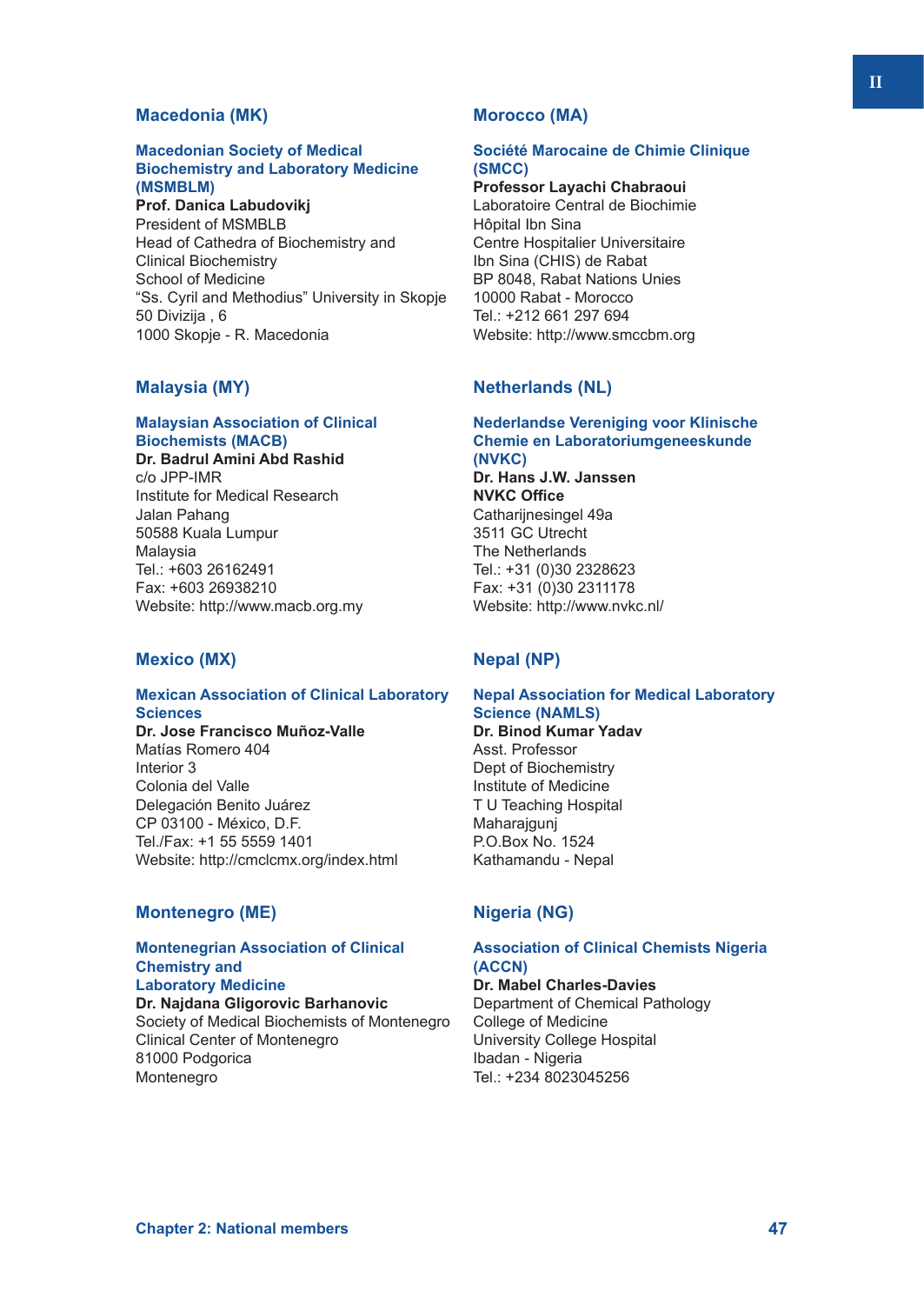# **Norway (NO)**

# **Norsk Selskap for Medisinsk Biokjemi (NSMB)**

#### **Norwegian Society of Medical Biochemistry Dr. Ann-Helen Kristoffersen**

Laboratorium for klinisk biokjemi Medisinsk servicedivisjon Haukeland Universitetssjukehus Jonas Lies vei 65 5021 Bergen - Norway Website: http://legeforeningen.no/nsmb

# **Pakistan (PK)**

#### **Pakistan Society of Chemical Pathologists Prof. Rizwan Hashim**

Armed Forces Institute of Pathology Department of Chemical Pathology & **Endocrinology** Rawalpindi - Pakistan Tel:+92-51-9273649

# **Paraguay (PY)**

## **Asociación de Bioquímicos del Paraguay (ABP)**

**Prof. Dra. M Montserrat Blanes Gonzalez** Grupo Habitacional Aereopuerto 248 Campo Grande Asunciòn - Paraguay Tel.: +595981440793 Fax: +59521671988 Website: http://www.abp.org.py

# **Peru (PE)**

#### **Asociación Peruana de Profesionales del Laboratorio Clínico (APPLAC)**

**Dr. Eleazar Antonio Antunez de Mayolo** Carlos Tenaud 427 L-18 Lima - Peru Tel.: +51 1999 096724 Fax: +51 14426932 Website: http://www.applac.org

# **Philippines (PH)**

## **The Philippine Association of Medical Technologists PAMET**

**Mr. Romeo Joseph Ignacio** Unit 1720, Cityland 10, Tower II 6817 Ayala Avenue Makati - Metro Manila Philippines 1000 Website: http://www.pametinc.org

# **Poland (PL)**

## **Polish Society for Laboratory Diagnostics (PTDL)**

# **Prof. Grazyna Sypniewska**

Dept. of Laboratory Medicine Collegium Medicum N. Copernicus University M. Sklodowskiej-Curie 9 85-094 Bydgoszcz Poland Tel.: +48 52 585 40 46 Fax: +48 52 585 36 03 Website: http://www.ptdl.pl

# **Portugal (PT)**

#### **Sociedade Portuguesa de Química Clínica, Genética e Medicina Laboratorial (SPML)**

#### **Dr. Henrique Reguengo**

R. de Cedofeita, 347 1° Esq. 4050-181 Porto - Portugal Tel.: +351 223717343 Mobile: +351 912161420

# **Romania (RO)**

#### **Romanian Association of Laboratory Medicine (RALM)**

**Dr. Ileana Funduc** str. Barajul Uzului 2, bl.Y16, apt.18, sector 3 Bucarest - Romania Tel.: +40 724210670 Website: http://www.almr.ro/

# **Russian Federation (RU)**

#### **Russian Scientifically-Practical Society of Specialists in Laboratory Medicine (RSPSSLM)**

# **Prof. Lina Khorovskaya**

Clinical Laboratory Diagnostic Department Pavlov State Medical University L. Tolstoy str. 6/8, 197022 St. Petersburg - Russia Tel./Fax: +7 812 2339726 Mobile: +7 921 9295617 Website: http://www.labmedicina.ru

# **Saudi Arabia (SA)**

#### **Saudi Association for Clinical Chemistry**

**Dr. Samia H. Sobki** Medical Deputy Director Central Military Laboratory Blood Bank Prince Sulta Military Medical City Riyadh - Saudi Arabia

**Chapter 2: National members 48**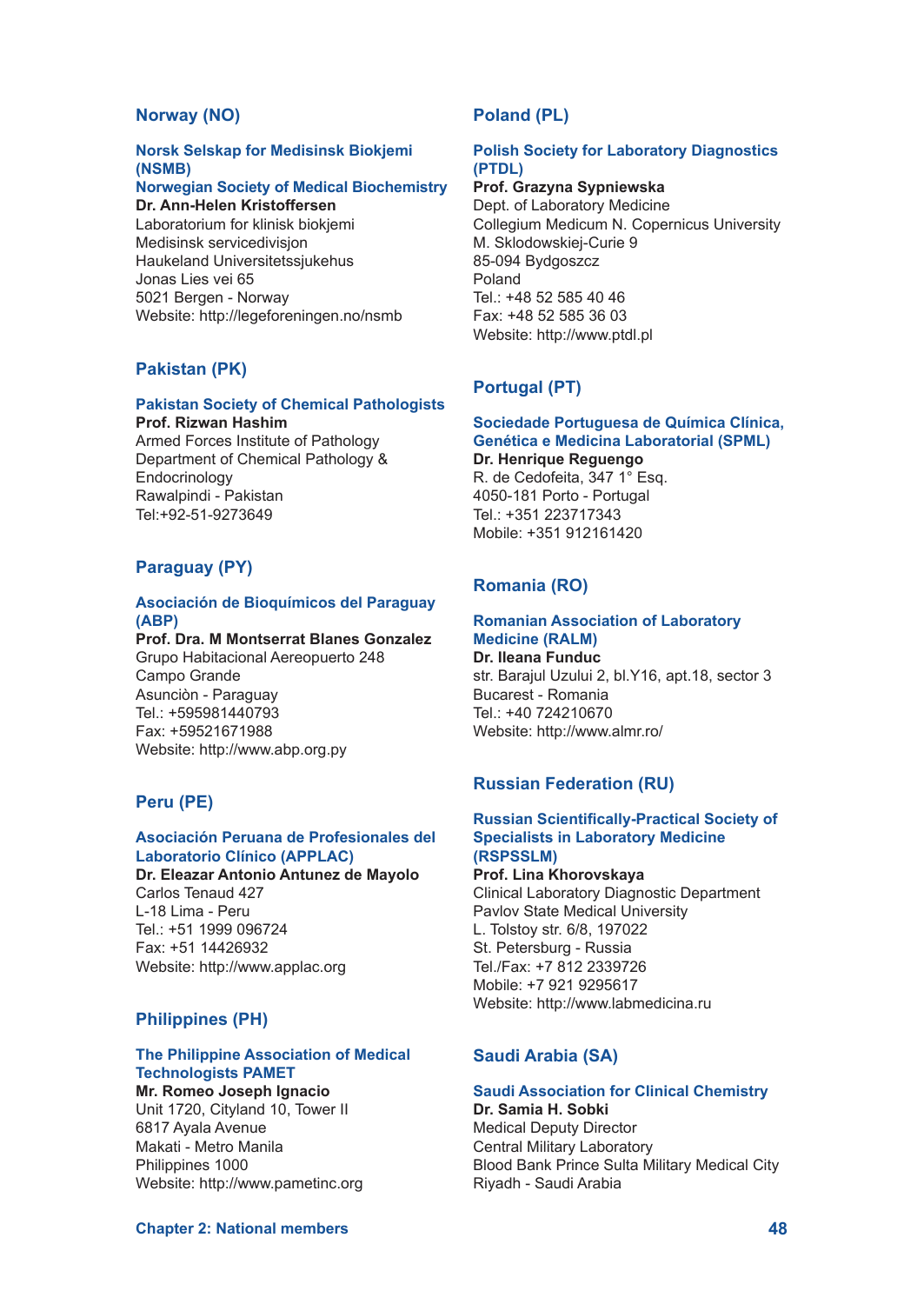# **Republic of Serbia (SRB)**

## **Society of Medical Biochemists of Serbia (DMBS)**

**Prof. Nada Majkic-Singh** SMBS Office Vojislava Ilića 94B/7 11040 Belgrade - Serbia Tel./Fax: +381 11 361 56 31 Website: http://www.dmbj.org.rs

# **Singapore (SG)**

## **Singapore Association of Clinical Biochemists**

**Dr. Sunil Sethi** Department of Laboratory Medicine National University Hospital Lower Kent Ridge Road Singapore 119074 Tel.: +65 6772 4347 Fax:+65 6777 1613

# **Slovak Republic (SK)**

## **Slovak Society of Clinical Biochemistry (SSKB)**

**Jan Balla, Diplom-Ingenieur** The AdLa, Ltd. Department of clinical biochemistry and immunochemistry Vajanskeho 1 SK-08001 Presov Slovak Republic Tel.: +421 51 7703 022 Fax: +421 51 7702 630 Website: http://www.sskb.sk/

# **Republic of Slovenia (SI)**

#### **Slovenian Association for Clinical Chemistry (SZKK) Dr. Barbara Možina**

Slovenian Association for Clinical Chemistry Dunajska 22 1000 Ljubljana - Slovenia Tel.: +386 599 76089 fax: +386 1 2321331 Website: http://www.szkk.si/

# **South Africa (ZA)**

#### **South African Association of Clinical Biochemistry (SAACB) Prof. Rajiv Erasmus**

Department of Chemical Pathology Tygerberg Hospital University of Stellenbosch Tygerberg 7505 - South Africa Tel.: +27 21 9384107 Fax: +27 21 9384640 Website: http://www.saclinpath.co.za

# **Spain (ES)**

# **Sociedad Española de Bioquímica Clínica y Patología Molecular (SEQC) Dr. Francisco Álvarez Menéndez** Padilla, 323, despacho 68

08025 Barcelona - Spain Tel.: +34 93 446 2670 Fax: +34 93 446 2672 Website: http://www.seqc.es

# **Sri Lanka (LK)**

## **Association for Clinical Biochemistry, Sri Lanka**

**Dr. M. Gunatillaka** Biochemistry Division, Department of Pathology National Hospital of Sri Lanka Colombo, Sri Lanka Tel: +941 714453177

# **Sudan (SD)**

# **Sudanese Society of Clinical Biology**

**Prof. Elthair Awad Gasim Khalil** P.O. Box 102 Khartoum - Sudan Tel.: +249 83 793267 Fax: +249 83 779712

## **Sweden (SE)**

#### **Swedish Society for Clinical Chemistry Dr. Per Bjellerup**

Head of Department, Senior Physician Laboratory Medicine Västmanland Central Hospital S-721 89 Västerås - Sweden Tel.: +46 021 - 17 35 14 Website: http://www.kliniskkemi.org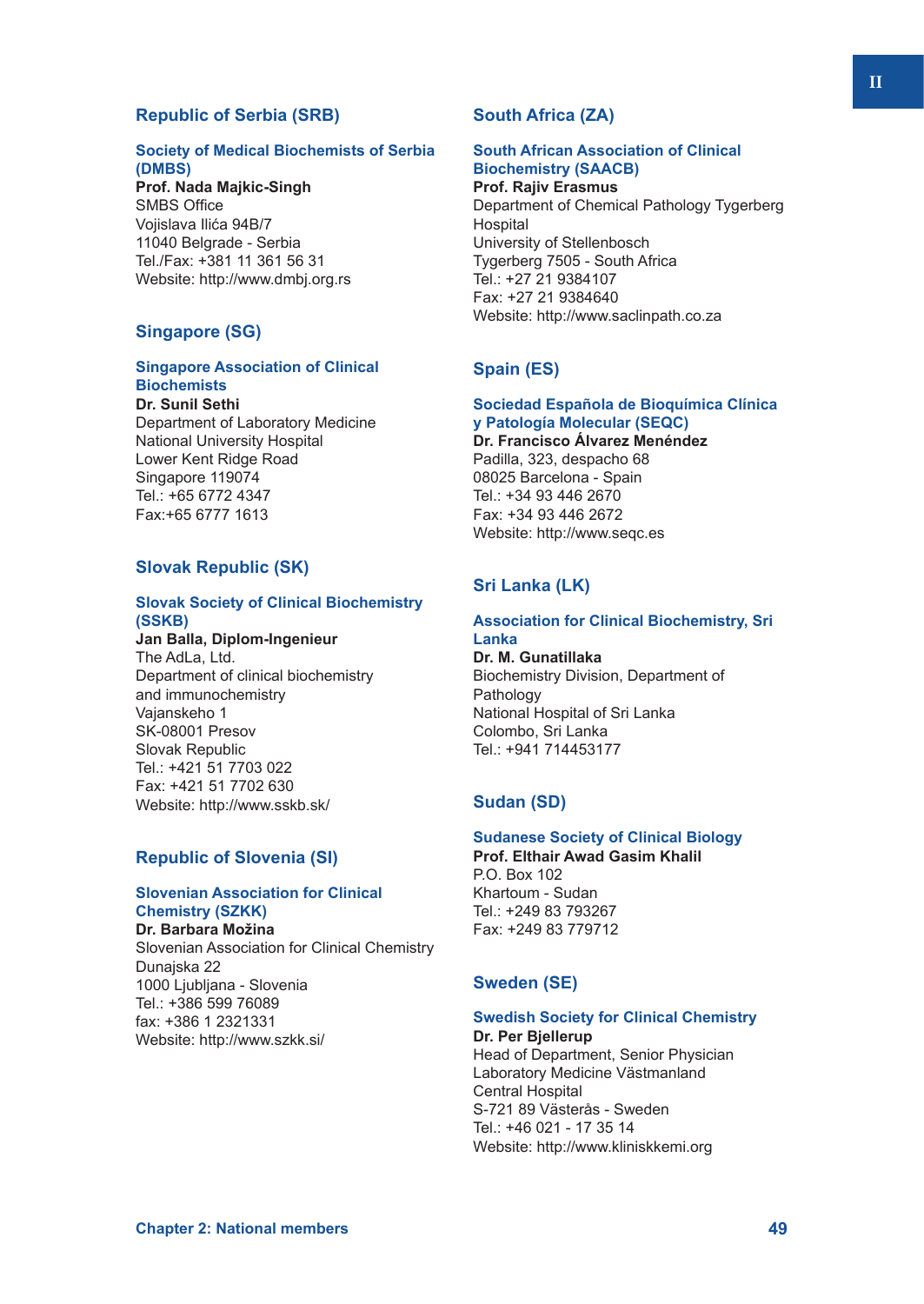# **Switzerland (CH)**

## **Swiss Society for Clinical Chemistry (SSCC)**

**Prof. Martin Hersberger** Division of Clinical Chemistry and **Biochemistry** University Children's Hospital Zürich Steinwiesstrasse 75 CH-8032 Zürich Swizerland Tel.: +41 44 266 7541 Fax: +41 44 266 7169 Website: http://www.sscc.ch/

## **Syrian Arab Republic (SY)**

## **Syrian Clinical Laboratory Association (SCLA)**

**Dr. Mohammad Tinawi** Head Office P.O. Box 7671 Damascus - Syrian Arab Republic Tel.: +963 11 4464945 Fax: +963 11 4469899

# **Thailand (TH)**

#### **Thailand Association of Clinical Biochemistry**

**Prof. Phannee Pidetcha** Dept. of Clin. Chem. Mahidol University, Siriraj hosp. Area 10700 Bangkok - Thailand Tel.: +662 411 0266/ +662 411 2258 Fax: +662 412 4110

## **Tunisia (TN)**

## **Société Tunisienne de Biologie Clinique (STBC)**

**Dr. Fethy Ben Hassine** Résidence Tunis Carthage, Appartement C10 Borj Baccouche Ariana, Tunis 2000 - Tunisia Fax: +21671709647

# **Turkey (TR)**

# **Turkish Biochemical Society (TBS)**

**Prof. Diler Aslan** Pamukkale University - School of Medicine

Department of Biochemistry Denizli -Turkey Tel.: +90 258 296 2455 Fax: +90 258 373 7060 Website: http://www.turkbiyokimyadernegi.org.tr

## **Ukraine (UA)**

#### **Ukrainian Society of Clinical Laboratory Diagnostics (USCLD)**

**Dr. Igor Mishunin** INTERO LTD 11-B Byloruska Str. Kyiv 04050 - Ukraine Tel.: +380 44 483 93 08 Fax: +380 44 483 91 23 Website: http://www.ld.org.ua

## **United Kingdom (UK)**

#### **The Association for Clinical Biochemistry & Laboratory Medicine (ACB)**

**Prof. Eric Kilpatrick** 130-132 Tooley Street SE1 2TU London UK Tel.: +44 (0)20 7403 8001 Fax: +44 (0)20 7403 8006 Website: http://www.acb.org.uk/

## **United States of America (US)**

## **American Association for Clinical Chemistry (AACC)**

**Dr. Gary L. Myers** VP, Science and Practice Affairs 1850 K Street, Suite 625 Washington, DC 20006-2215 USA Tel.: +1 202 420-7606 Fax: +1 202 887-5093 Website: http://www.aacc.org/